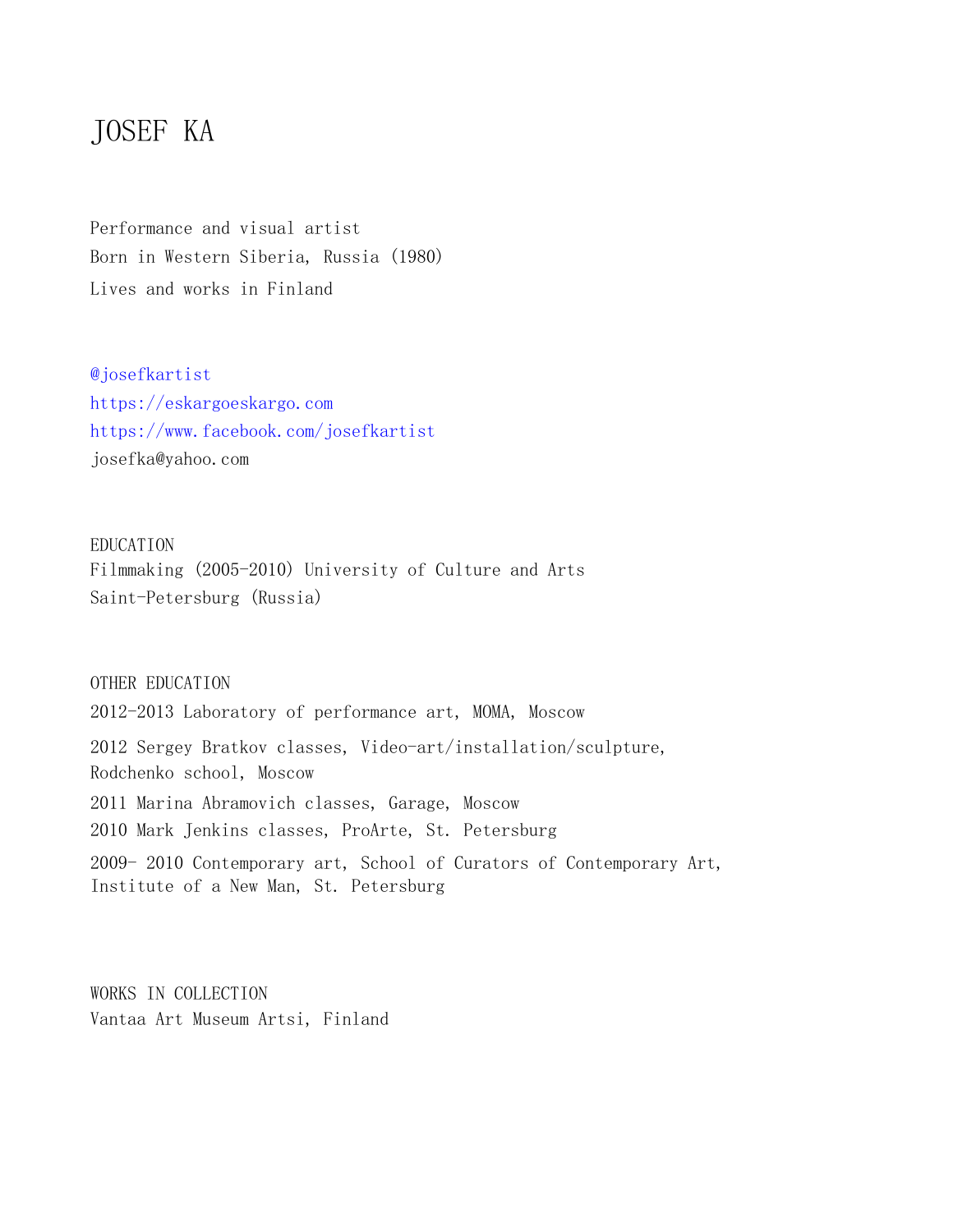#### MEMBERSHIP

Artists Association of Finland Artists Association MUU Artists Association Yö

#### GRANTS

travel grant to Austria by Vienna Parallel 2021 travel grant to Austria by Frames 2021 travel grant to Sweden by Frames 2021 project grant by Föreningen Konstsamfundet 2021 project grant by Svenska Kulturfonden 2022

### PERSONAL EXHIBITION

There's Frost On the Windows, performance/installation in 3 pieces, The Third Space Gallery, Helsinki, Finland January 2021

Shooting Josef Ka, still performances in collaboration with Walter Ulreich, Hinterbrul Art Gallery, Austria July-August 2021

## **RESIDENCIES**

Summer 2021 Lux, Luxembourg art-residency, performance, visual art, Luxembourg Spring 2020 HIAP residency,performance, visual art, Helsinki, Finland Summer 2019 Krastal Residency, performance, installation, Austria Summer 2018 Golden Hill residency, Turku, Finland Winter 2018 Guslitsa art-residency, performance, Moscow, Russia Winter 2018 Poton theatre residency: performance/installation, Slovakia Spring 2017 Pilotenkueche: performance/istallation/video, Leipzig, Germany Spring 2017 International Cultural Centre and Artist Residency EARP Erdevik: performing art, Erdevik, Serbia Fall 2013/2014 WKE residency for dancers: performing art, Vienna, Austria Summer 2012/ 2013 Guslitsa art-residency: performing art, Moscow, Russia

#### SELECTED ART ACTIVITIES

## in Finland

PEACE2022 – ARTISTS AGAINST THE WAR // curator of a digital offline exhibition all around the world: 17.03 Arbis/Helsinki, 19.03 Rankka Galleria/Helsinki, 19.03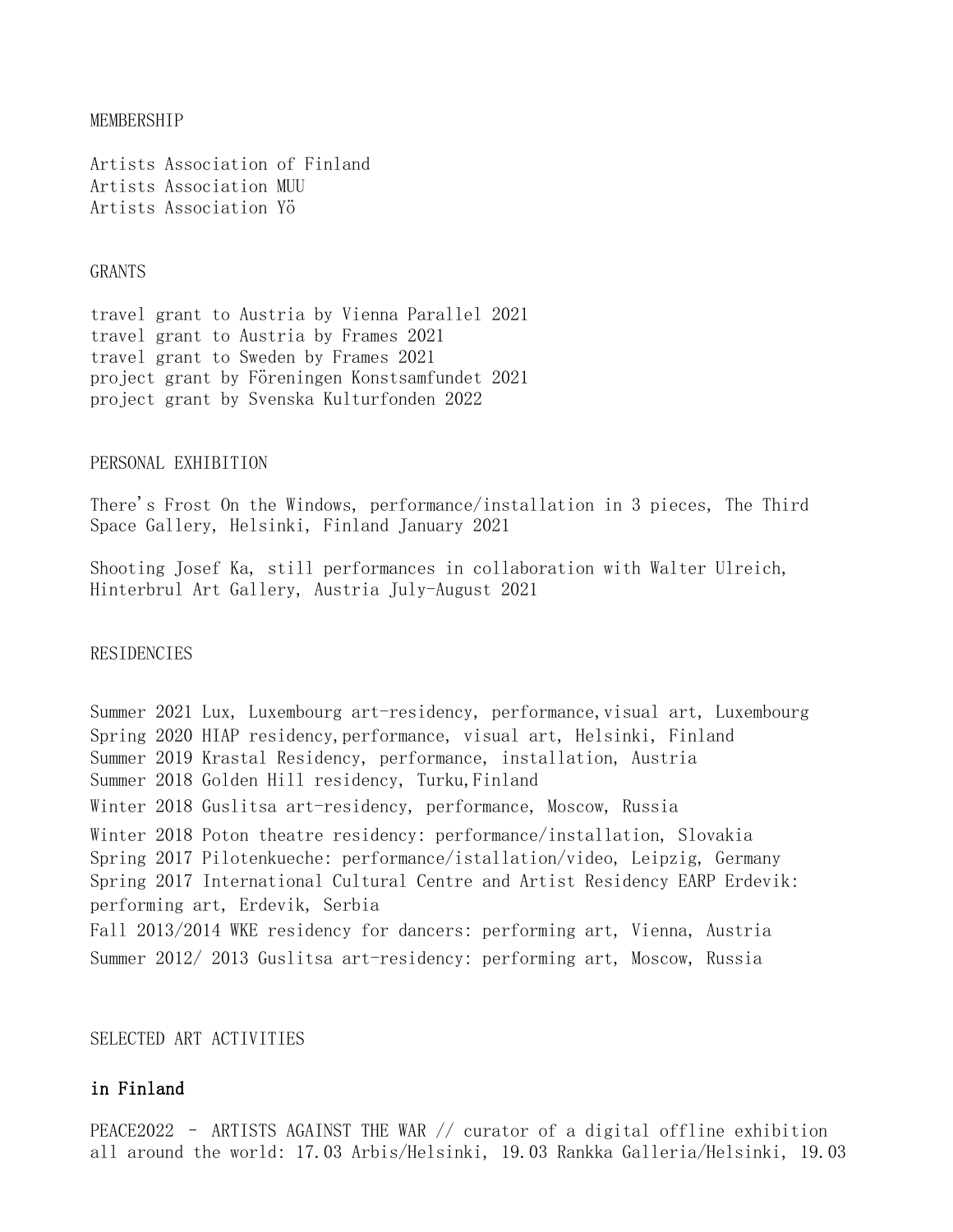Atelier Blumentopf/Vienna, 26.03 Sauna Gallery/Helsinki, 3.04 Momentum Gallery/Krakow, 14.04 Yö gallery-Helsinki, 16.04 Fanfulla-5// Rome, since february 2022

Sandbox, performance/installation, Annantalo, Helsinki, Finland, October 2021 Numbers, performance/installation, Sauna Gallery, Helsinki, Finland, September 2021

There`s Frost On the Windows, performance/installation in 3 pieces, The Third Space Gallery, Helsinki, Finland January 2021

Artist Talk MUU galleria Helsinki, Finland November 2020

Motherland Performance Myymala2, Helsinki, Finland

November 2020 Cinematic Performance 2084 Festival, Cable Factory, Helsinki October 2020

RAPPIOTAIDE – performances, installations Galleria Rankka, Helsinki May/June 2020 The Box: installation, video-installation, performances Vantaa Art Museum Artsi March 2017/October 2017

# Abroad

I Am The Elephant, performance/installation, Supermarket Independent Art Fair, Stockholm, Sweden, October 2021

2021 video performance MY BODY BELONGS TO THE STATE III and live performance MY BODY BELONGS TO THE STATE IV in collaboration with Gloria Damijan // Parallel Vienna, Vienna, Austria

Framed Times: performance video installation Galerie Freihausgasse, Villach Austria September 2020

East Meets West: performance in collaboration with American visual artist Aaron Terry Fabrika, Moscow January 2020

CTRL 0: Performance, Latvia, Riga, Starptelpa Festival, June 2019

How to make vulva: performance Look at this vulva Festival Austria, Vienna June 2019

Velimir Khlebnikov Project: performances Vienna, Austria January 2018 – nowadays Far Away - performance 6th Moscow Biennale of 6 Modern Art September 2015,

La Tierra - performance Performances Festival Out of Mind Zaragoza, Spain August 2015

## IN DETAILS IN RECENT TIMES

2/2022 MY FUNNY JOSEF KA, still performances by Josef Ka in collaboration with Mark Maher, Walter Ulreich, DJ Ahlada // Sauna Gallery, Helsinki

2/2/2022 ORANGE 94.0 VIENNA 2022-02-01 22:00 JOSEF KA IN MICHAEL FISCHER PROGRAM CONNEX

1/2022 Trockenraum Session Electro Performative project in collaboration with DJ Ahlada // Maria-Enzersdorf, Austria

1/2022 Contacts on the  $3^{rd}$  Floor // performance// Art Gallery Spiritissima, Mödling, Austria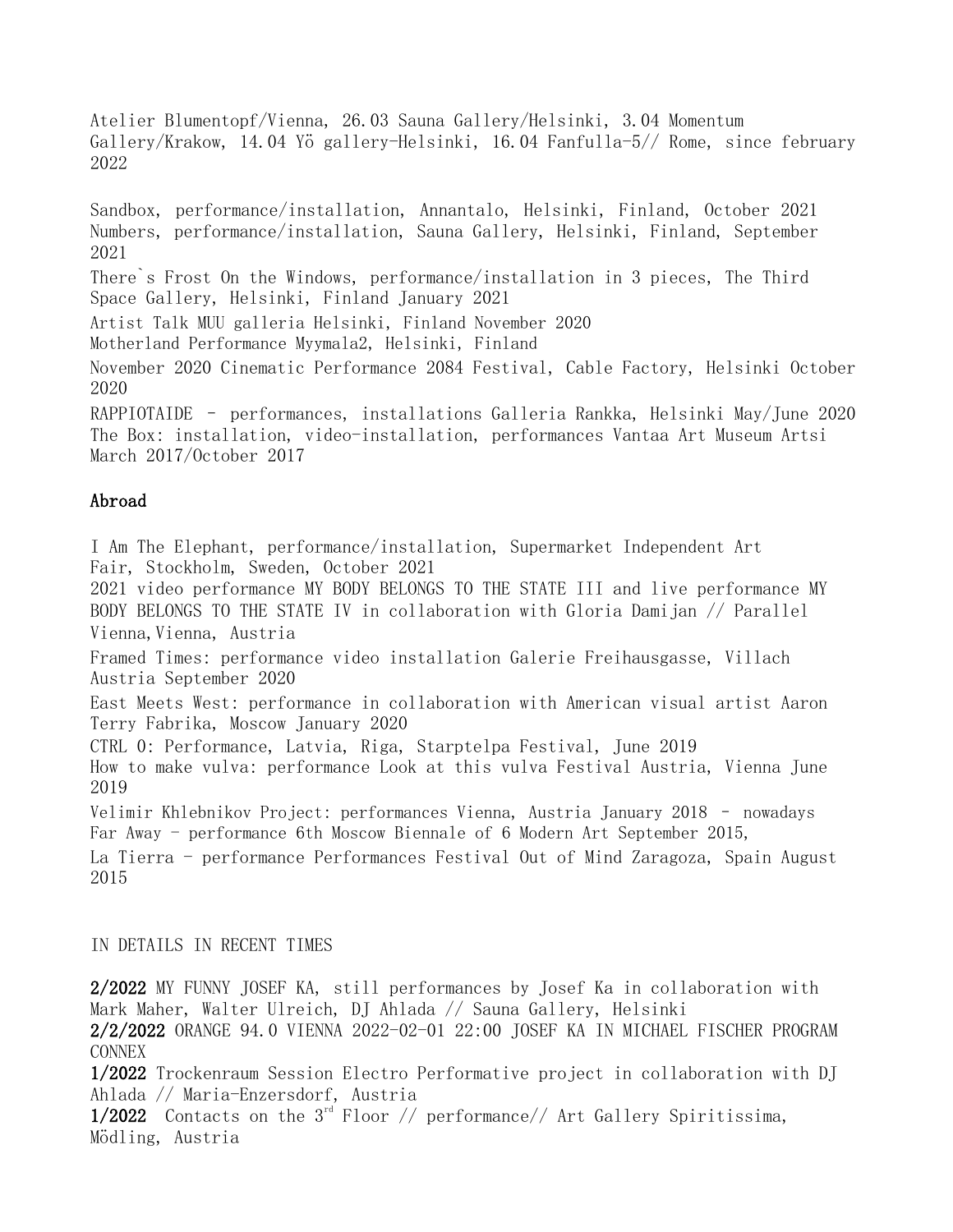1/1 2022 I AM EDITH SÖDERGRAN // PERFORMANCE BY JOSEF KA FEAT.DJ AHLADA //ATELIER BLUMENTOPF VIENNA 1/1/2022 FlLUCTUATIONS & JOSEF KA// ECHORAUM // VIENNA AUSTRIA 1/1/2022 WE ARE THE FLOWERS // ANTIMASTER CLASS BY JOSEF KA // ATELIER BLUMENTOPF // VIENNA, AUSTRIA 1/1/2022 Unhappy Ugly Freaking Show in collaboration with Antti Ahonen // Sauna Gallery, Helsinki

1/1/2022 I Am The Elephant: Finnish edition, performance/installation // Forest, Helsinki, Finland

12/2021-1/2022 Plague Tour photo project in collaboration with Mark Maher 12/2021 Art Goes Home, painting series Let`s Hunt Elephants //Kokos Gallery, Helsinki, Finland

11/11 2021 FINISSAGE // MYYMÄLÄ2 –//QUANTIM CRITIC2 // HELSINKI NOVEMBER 2021 Finissage, performance // Myymala2, Helsinki, Finland

24/10 2021 Photo Sandbox, performance/installation, Annantalo, Helsinki, Finland 16/10 2021 I Am The Elephant, performance/installation, Supermarket Independent Art Fair, Stockholm, Sweden

13/10 2021 Sandbox, performance/installation, Annantalo, Helsinki, Finland 20/9 2021 Numbers, performance/installation, Sauna Gallery, Helsinki, Finland 8-12/9 2021 video performance MY BODY BELONGS TO THE STATE III and live performance MY BODY BELONGS TO THE STATE IV in collaboration with Gloria Damijan // Parallel Vienna, Vienna, Austria

 $4/5/9$  2021 open studio days as a part of Konstrundan pro // Josef Ka's Studio// Helsinki, Finland

8/2021 Performances for the cows and trees// videoperformances // Southern France 13/8 2021 presentation of a book Quantum Critic presenting the project by Josef Ka Motherland//Myymälä2//Helsinki, Finland

8/2021 I Am Edith Södergran photo/collaboration with Vasily Popov // Moscow, Russia

8/2021 Photo-collaboration with Antti Ahonen// Galleria Live, Helsinki

19-21/7 2021 Boris Ryzhy Tribute: performances in collaboration with Alberto Toti // Quadrilatero di Melara Trieste, Italy

11/7 2021 HORE performance in collaboration with Gloria Damijan // Atelier Blumentopf // Vienna, Austria

9/7 2021 vernissage of foto/performances SHOOTING JOSEF KA in collaboration with Walter Ulreich and Dieter Schnell // Hinterbrul, Austria

6/7 2021 performance I LOVE AUSTRIA, AUSTRIA LOVES ME // Brus Day Vienna, Austria  $4/7$  2021 performances Fluctuations  $+$  E.S. in collaboration with Franciszek Araszkiewicz and Michael Fischer // IMPRO WÄHRING 2021 //KunstbeTrieb// Vienna, Austria

30/6 2021 performance CABARET BARDO in collaboration with Ivan Dubyaga // Zverevsky Contemporary Art Center // Moscow, Russia

15/6 2021 performance MY BODY BELONGS TO THE STATE at Performance Festival Starptelpa // Riga, Latvia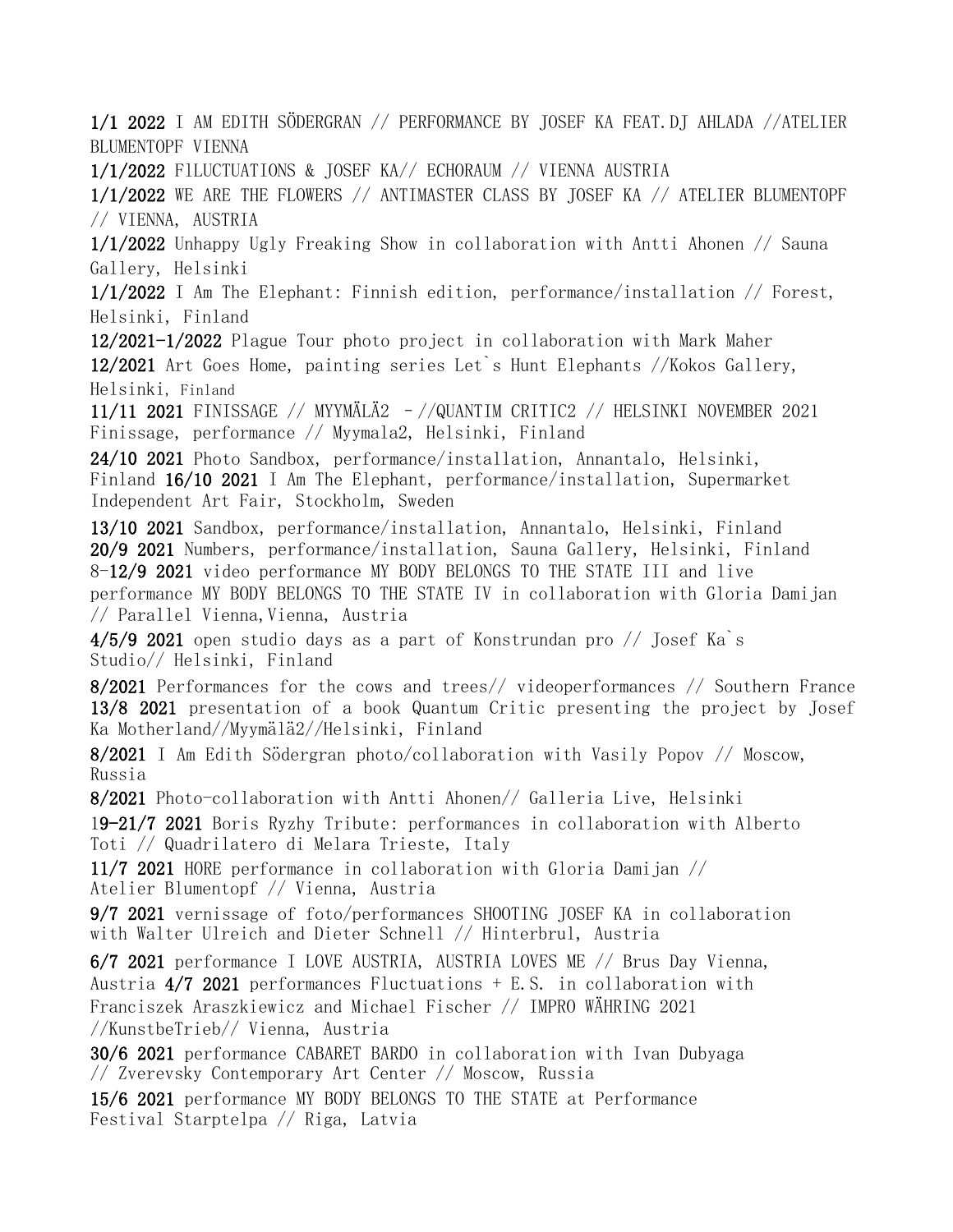30/5 2021 performance MEMORY STICK // Body/Word Festival// St.Petersburg, Russia 15/5 2021 performance PIEROT#2 together with Sergey Vasiliev// Electrotheatre// Moscow, Russia 5/2021 TRAVEL GRANT for Swedish tour in fall 2021// Frame // Finland 30/4 2021 performance YOU`RE HURT THAT I AM NOT HERE // performance project Pain // Moscow-Helsinki 26/4 2021 performance/video performance COMING SOON// PURE ART in collaboration with Ivan Dubyaga // White Noise Gallery // St. Petersburg, Russia 21/4 2021 performance/video performance in collaboration with Eriz Moreno // Fabrika // Moscow, Russia 19/4 2021 I AM THE ELEPHANT online performance with Lev Nikitin 4/2021 FAIRY TALE 2 performances in collaboration with Lev Nikitin, Elektrozavod // Moscow, Russia 4/2021 MEMBERSHIP in MUU Artists` Association // Finland 3/2021 FACE MARKET visual project // in progress 2/2021 TRAVEL GRANT for Austrian tour in summer 2021// Frame // Finland 2/2021 BEING JOSEF KA ON PAPER AND CANVAS // painting project // in progress December 2020 1st WINTER BALLET/series of performances// NO NAME residency, Helsinki,Finland November 2020 EMPTY PLACE /series/, performance // Arteles Art-Residency, Finland November 2020 JOSEF KA MEETS AARON TERRY// art zoom conference// USA/Finland November 2020 Artist Talk MUU galleria Helsinki, Finland November 2020 Painting Group Exhibition, Arbis, Helsinki, Finland November 2020 Motherland Performance Myymala2 Helsinki, Finland October 2020 Cinematic Performance 2084 Festival in Cable Factory Cable Factory, Helsinki September 2020 QUARANTINE performance by Josef Ka and Aleksandr Aleksandrov // Riga/Helsinki September 2020 NOT A BIRTHDAY FUNERAL: performance// Austria, Vienne, Kunstraum EWIGKEITSGASSE September 2020 Framed Times: performance video installation Galerie Freihausgasse, Villach, Austria July 2020 MY BODY BELONGS TO THE STATE #1 I AM A DIVE BOMBER // Performance Online Festival July 2020 INVITATION TO TRAVEL // Performance KokkenetFestival// online June 2020 CORONA RESIDENCY OPEN HOUSE// curator Mark Maher // HIAP Helsinki, Finland May – June 2020 EVERY DAY IS HOLIDAY – daily video performances // HIAP, Helsinki, Finland May 2020 – MY MORNING FACE, daily photo performances // HIAP, Helsinki, Finland April 2020 #FUCKYOUPANIC – online project dedicated to panic // HIAP, Helsinki, Finland April 2020- nowadays Corner: performance visual project // galleries all around the planet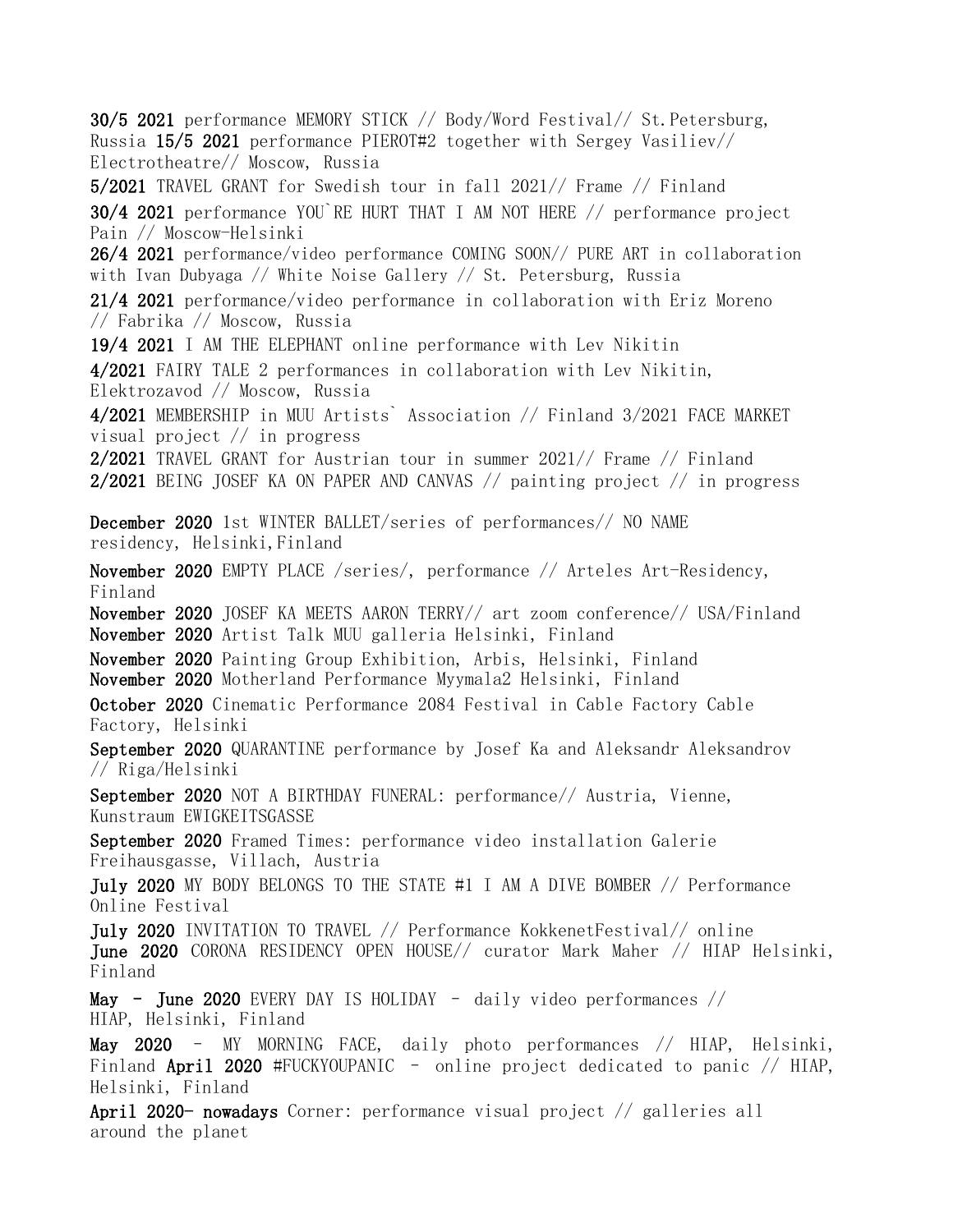March 2020 DEGENERATE PAINTING // performance in collaboration with Yurjänä Sauros // RANKKA GALLERY// Helsinki, Finland March 2020 DEGENERATES // DIGITAL SERIE // RANKKA GALLERY. Helsinki, Finland February 2020 Security Blankets/ in collaboration with Aaron Terry (USA): Performances,//Fabrika, Moscow, Russia January 2020 Psychoaktive Landschaften mit paranormalen Resonanzen,// Die Nummer 6, Moedling, Austria January 2020 -nowadays Superfast: Performances// Austria, Villach, Clagenfurt, Vienna, Rome, Napoli, Pompei, Forest and Galleries December 2019 Dancing with myself: Performance// Cable Factory, Helsinki, Finland Helsinki October/November 2019 I am a Gift: performance // Finnanimation Helsinki. Finland September 2019 Party39: Performance/Video Party// The 3rd Space, Helsinki, Finland, September 2019 The Flags: group exhibition of flags of the liquid state Nega// Katran`s Gallery, Moscow, Russia September 2019 Supermuse: Performances// Gran Gala Aleatorio IX Musecall, Genoa, Italy September 2019 100+: Performance//Performance Festival, Novgorod, Russia August 2019 Playing Yoga: Fotoperformances,//Russia, Ladoga, Forest July 2019 Being Josef Ka: Photoperformances in collaboration with Mark Maher// Greece June 2019 How to make vulva: Performance, Look at this vulva Festival,//Vienna, Austria June 2019 The Sculptors: Paintings / group exhibition// Krastal Residency, Austria June 2019 The Box: Videoperformance/Performance // Kunstverein Karnten,Klagenfurt, Austria June 2019 CTRL 0: Performance//Starptelpa Festival, Riga, Latvia May 2019 Body and Mind Festival: Performances: Matyushin/Guro, The 3rd Colour,//Matyushin Museum, St. Petersburg, Russia April 2019 L`amour est une chancon: Performance// Arkadia Gallery, Helsinki Finland March 2019 Outcast: Performance //Forest, Helsinki, Finland February 2019 Decembrist Wife: Performance//Forest, Helsinki, Finland January 2019 Summer is Coming: Performance//Arkadia Gallery, Helsinki, Finland January 2019 Vernissage/Finissage: Goddess/Citizen//Kunstraum EWIGKEITSGASSE, Vienne, Austria December 2018 site-specific performance Singing Songs: Performance // France, L`eglise neuve, Galerie La Providence December 2018 site-specific performance My marriage French: // France, L`eglise neuve, Galerie La ProvidenceJosef Ka in performance Happiness at Poesia Carnosa Festival // Rome 2018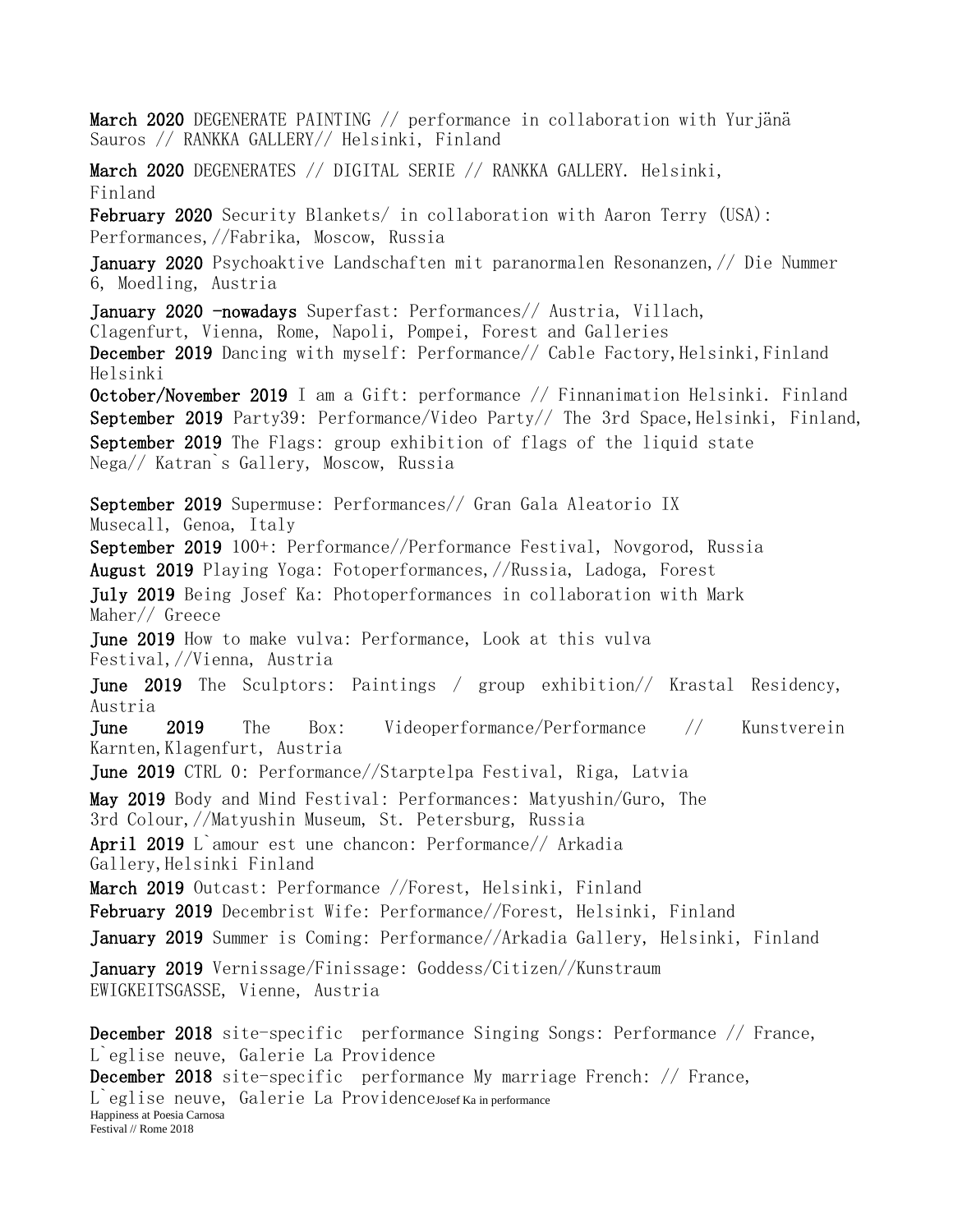November 2018 Master-Class: International Silence // Lapinlahden Lähde, Helsinki

November 2018 Performance in collaboration with BoingBoing, Golden cage // Olohuone Redi, Helsinki

October 2018 performance/installation: Goddess, Boudoire // Vienna, Austria October 2018 Golden Dolls in collaboration with La Musa // G7, Vienna, Austria September 2018 performance Happy Voima Art-gallery // Helsinki, Finland

August 2018 International Silence: site-specific performances in the fields and forests // Finland

July 2018 Artist Everyday photo/performance project // Romania, Hungary, Finland, Latvia

June 2018 site-specific performance Finnish Language//Suomenlinna, Helsinki, Finland

May 2018 site-specific performance I am Here performance // Finland, Suomenlinna

April 2018 still performances in collaboration with Kelly B, Helsinki, Finland March 2018 site-specific performances Rope, Net, I Can Dance in collaboration with Alex Avantgard, Rome, Italy

February 2018 La Vie en Rose, performance in collaboration with Sergey Malutin,// Sklif Gallery, Moscow, Russia

January 2018 performances in collaboration with Norbert Stock, Shop Window #1, Shop Window #2// Krawany, Vienna, Moedling, Austria

January 2018 performances in collaboration with La Musa //Campusder Universität Vienna, Austria

January 2018 Velimir Chlebnikov project in collaboration with Chris Haderer and Alfred Woschitz ,performance,//Vienna, Austria

January 2018 Slovak Silence, performances// Art-Residency Poton Theatre, Slovakia

December 2017 My Winter Butterflies, performance//John Giskes studio, Rotterdam the Netherlands

December 2017 And Black And White, performance in collaboration with Ella Keijzer and Maarten Wesselius//Performance Bar, Rotterdam, the Netherlands December 2017 The Flowers of It, performance in collaboration with Oorcontact,//Squat Gallery, Leiden, the Netherlands

October 2017 performance BIRD`STRIPTEASE with La Musa // Vronihof, Vienna, Austria

October 2017 the Eternal House, multimedia project with Norbert Stock//Donkey Gallery, Moedling, Austria

September 2017 No More Questions, performance/installation in collaboration with Timo Tuhkanen // Vantaa Art Museum Artsi, Vantaa, Finland

August 2017 Artist is the Answer, performance/installation, Vantaa Art Museum Artsi, Vantaa, Finland

July 2017 the Temple, photo-project in collaboration with Mark Maher //Turkey May 2017 INTERNATIONAL SILENCE 8: performances, installations, video// artresidency Pilotenkueche, Leipzig, Germany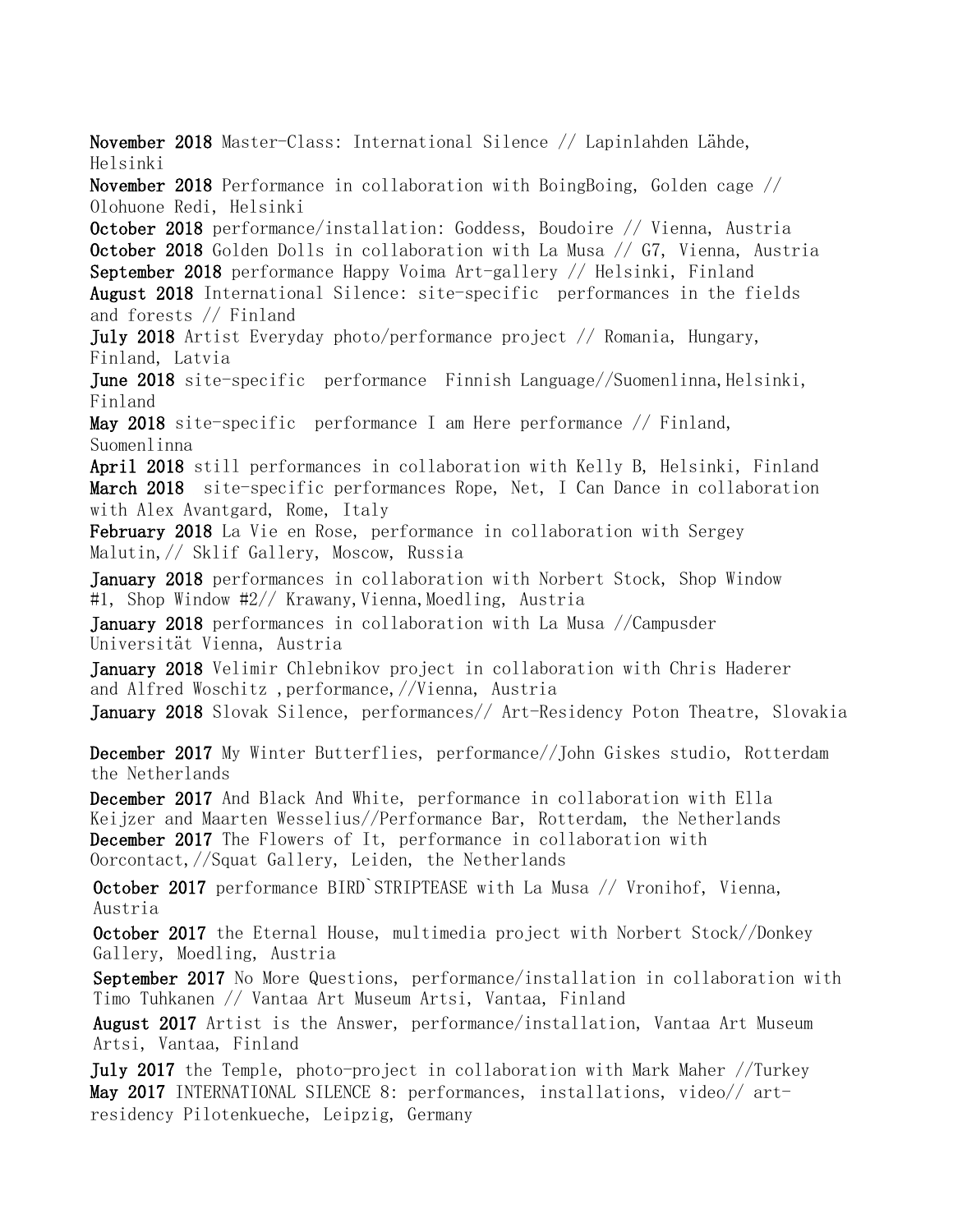May 2017 performance FARAWAY as a part of a Russian project// Venice Biennale, Venice, Italy

April 2017 performances: INTERNATIONAL SILENCE, RUSSIAN OFELIA, THE WHEEL, SWIMMING POOL // art-residency Erdevik, Serbia

March -September 2017 THE BOX: performance/installation in 4 pieces // Artsi Contemporary Art Gallery, Vantaa, Finland

February 2017 photo-performances in collaboration wix Max Lujeensky // St. Petersburg, Russia

January 2017 site-specific performances SNOW, FIRE, WORDS, TEAPARTY, I CAN DANCE, I`M HUNGRY I`M IN LOVE //Tohmajarvi, Finland

December 2016 - January 2017 performance//installation PENETRATION // Hasan & Partners Gallery, Helsinki, Finland

November 2016 performance I HEAR YOU // New Space, Moscow, Russia

October 2016 performances in collaboration with La Musa: THE BIRD, THE STAR, THE CROP, A BARREL OF FUN, I AM FINE, PERFORMANCE FOR THE DEAD AUDIENCE // Kunstraum Ewigkeitsgasse, 7Stern, University of Vienna, Amerlinghaus, Vronihof// Vienna, Austria

September 2016 site-specific performances FLAMENCO MATA // Seville, Spain September 2016 performance TIME ME // Arcadia Gallery, Helsinki, Finland August 2016 site-specific performances: SUPERMUSE IS WORKING,TO SLEEP, WOLF`S BURTHDAY, I CAN FLY, I AM A PICTURE// Tohmajarvi, Finland

July 2016 site-specific performance BEFORE SUNRISE // island, Finland

July 2016 site-specific performances: IN, OUT, MOUNTAIN, I REMEMBER NOTHING, MY FAMILY MY HOME // Montenegro

May 2016 MY FIRST EGGS // Helsinki, Finland

April 2016 performances DEEP OUT // International Festival of Contemporary Art La Musa, University Campus, Vienna, Austria

**March 2016** performance RITUAL #  $1$  // Space of Performative Practices, Moscow, Russia

February 2016 site-specific performance SKIN in collaboration with Steve Maher // Suomenlinna, Finland

February 2016 site-specific performance I WAS IN LOVE // Minsk, Belarus January 2016 site-specific performances // Tohmajarvi, Finland

December 2015 - April 2017 performance artist in a project Movement score // Ground Gallery, Moscow, Russia

November 2015 performance/installation WHITE ROOM // Burning Man Decompression, Moscow, Russia

October 2015 site-specific performance CloZero // Helsinki, Finland October 2015 site-specific performance AN APPLE PRAYER // Lavender, Crimea September 2015 performance Sailor`s Heart in 3 parts // Urmala seaside, Kanepes Kulturas centr, Chomsky, Riga, Latvia

September 2015 performance FAR AWAY // Moscow Biennale of Contemporary Art, Moscow, Russia